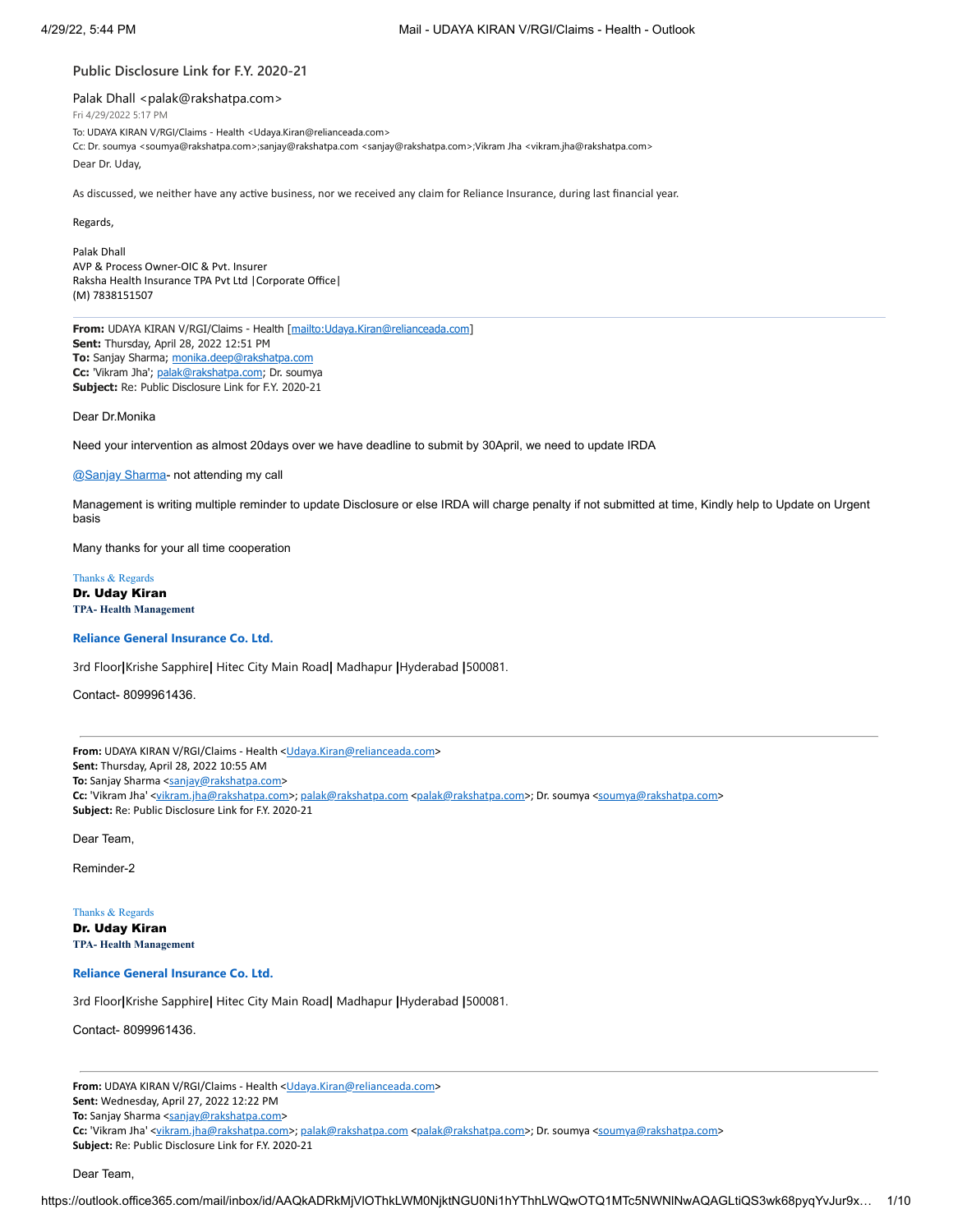Reminder-1

Thanks & Regards Dr. Uday Kiran **TPA- Health Management**

**Reliance General Insurance Co. Ltd.**

3rd Floor**|**Krishe Sapphire**|** Hitec City Main Road**|** Madhapur **|**Hyderabad **|**500081.

Contact- 8099961436.

From: UDAYA KIRAN V/RGI/Claims - Health < Udaya.Kiran@relianceada.com> **Sent:** Monday, April 25, 2022 10:45 AM To: Sanjay Sharma <[sanjay@rakshatpa.com>](mailto:sanjay@rakshatpa.com) Cc: 'Vikram Jha' <[vikram.jha@rakshatpa.com>](mailto:vikram.jha@rakshatpa.com); [palak@rakshatpa.com](mailto:palak@rakshatpa.com) <palak@rakshatpa.com> **Subject:** Re: Public Disclosure Link for F.Y. 2020-21

Dear Team,

Reminder

Thanks & Regards

Dr. Uday Kiran **TPA- Health Management**

**Reliance General Insurance Co. Ltd.**

3rd Floor**|**Krishe Sapphire**|** Hitec City Main Road**|** Madhapur **|**Hyderabad **|**500081.

Contact- 8099961436.

From: UDAYA KIRAN V/RGI/Claims - Health < Udaya.Kiran@relianceada.com> **Sent:** Wednesday, April 20, 2022 3:02 PM To: Sanjay Sharma <[sanjay@rakshatpa.com>](mailto:sanjay@rakshatpa.com) **Cc:** 'Vikram Jha' <[vikram.jha@rakshatpa.com>](mailto:vikram.jha@rakshatpa.com); [palak@rakshatpa.com](mailto:palak@rakshatpa.com) <palak@rakshatpa.com> **Subject:** Re: Public Disclosure Link for F.Y. 2020-21

Dear Team,

Getting Multiple Reminder from Finance team/Management.

Kindly help to share on Priority by EOD

Thanks & Regards Dr. Uday Kiran

**TPA- Health Management**

**Reliance General Insurance Co. Ltd.**

3rd Floor**|**Krishe Sapphire**|** Hitec City Main Road**|** Madhapur **|**Hyderabad **|**500081.

Contact- 8099961436.

**From:** UDAYA KIRAN V/RGI/Claims - Health **Sent:** Tuesday, April 19, 2022 6:44 PM To: Sanjay Sharma <[sanjay@rakshatpa.com>](mailto:sanjay@rakshatpa.com) Cc: 'Vikram Jha' <[vikram.jha@rakshatpa.com>](mailto:vikram.jha@rakshatpa.com); [palak@rakshatpa.com](mailto:palak@rakshatpa.com) <palak@rakshatpa.com> **Subject:** Re: Public Disclosure Link for F.Y. 2020-21

Dear Team

Reminder

Thanks & Regards Dr. Uday Kiran TPA- Health Management Reliance General Insurance Co. Ltd. 3rd Floor|Krishe Sapphire| Hitec City Main Road| Madhapur |Hyderabad |500081. Contact- 8099961436.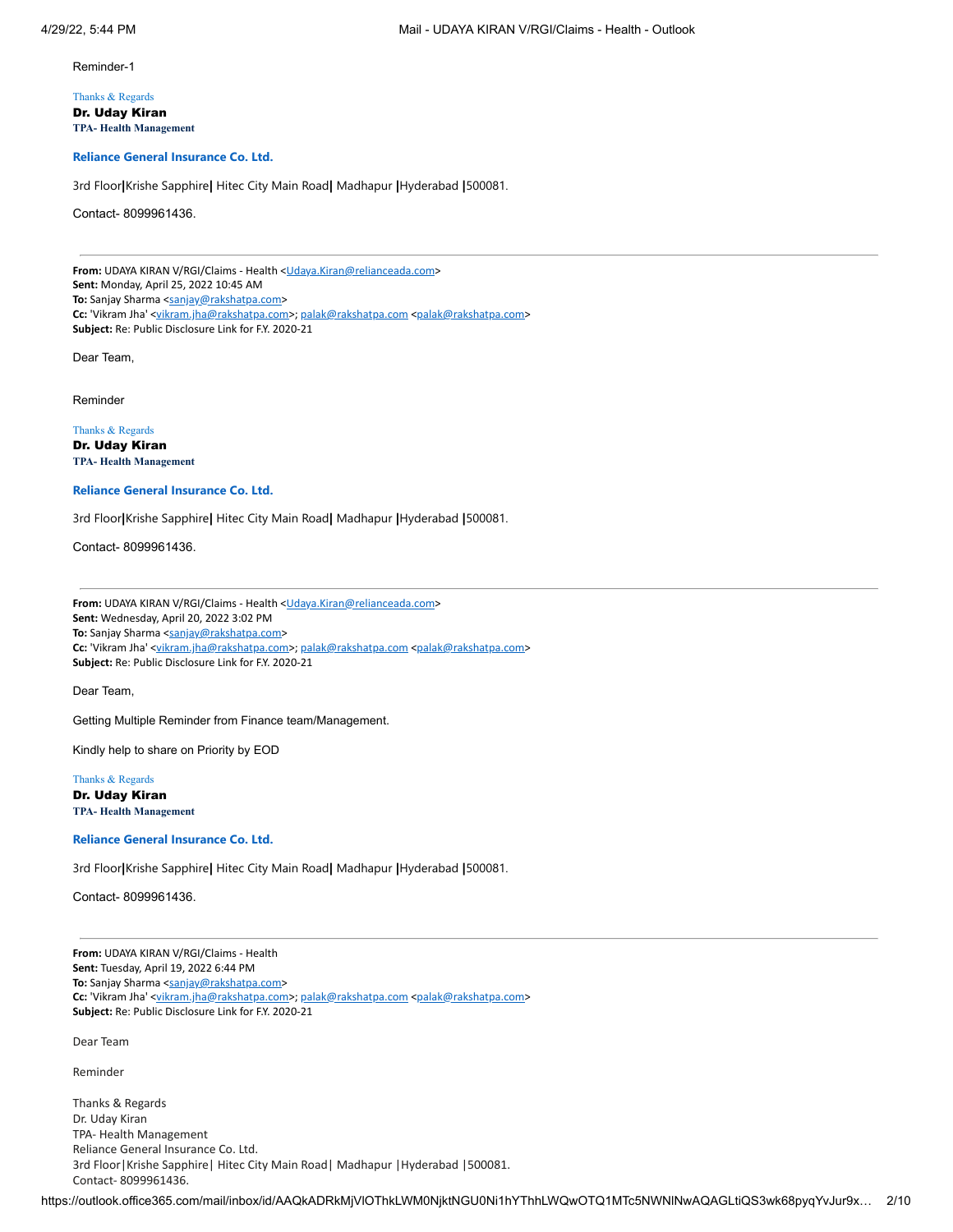From: UDAYA KIRAN V/RGI/Claims - Health < [Udaya.Kiran@relianceada.com>](mailto:Udaya.Kiran@relianceada.com) **Sent:** Monday, April 18, 2022 7:03 PM **To:** Sanjay Sharma <[sanjay@rakshatpa.com](mailto:sanjay@rakshatpa.com)> **CC:** 'Vikram Jha' [<vikram.jha@rakshatpa.com](mailto:vikram.jha@rakshatpa.com)>,palak@rakshatpa.com **Subject:** Re: Public Disclosure Link for F.Y. 2020-21

Dear Team

Kindly update on Priority

Thanks & Regards Dr. Uday Kiran TPA- Health Management Reliance General Insurance Co. Ltd. 3rd Floor|Krishe Sapphire| Hitec City Main Road| Madhapur |Hyderabad |500081. Contact- 8099961436.

**From:** UDAYA KIRAN V/RGI/Claims - Health <[Udaya.Kiran@relianceada.com>](mailto:Udaya.Kiran@relianceada.com) **Sent:** Monday, April 18, 2022 12:50 PM To: Sanjay Sharma <[sanjay@rakshatpa.com](mailto:sanjay@rakshatpa.com)> **CC:** 'Vikram Jha' [<vikram.jha@rakshatpa.com](mailto:vikram.jha@rakshatpa.com)>,palak@rakshatpa.com **Subject:** Re: Public Disclosure Link for F.Y. 2020-21

Dear Sanjay,

As Discussed Kindly Update by EOD

Thanks & Regards Dr. Uday Kiran **TPA- Health Management**

# **Reliance General Insurance Co. Ltd.**

3rd Floor**|**Krishe Sapphire**|** Hitec City Main Road**|** Madhapur **|**Hyderabad **|**500081.

Contact- 8099961436.

From: UDAYA KIRAN V/RGI/Claims - Health < Udaya.Kiran@relianceada.com> **Sent:** Thursday, April 7, 2022 3:32 PM To: Sanjay Sharma <[sanjay@rakshatpa.com>](mailto:sanjay@rakshatpa.com) Cc: 'Vikram Jha' <[vikram.jha@rakshatpa.com>](mailto:vikram.jha@rakshatpa.com); 'Dr. Monika deep' [<monika.deep@rakshatpa.com](mailto:monika.deep@rakshatpa.com)> **Subject:** Re: Public Disclosure Link for F.Y. 2020-21

Dear Sanjay,

Guidelines on Public Disclosures by Insurers on the qualitative and quantitative parameters of the health services rendered to policy holder

All the 9 points mentioned in pages 1 and 2 are to be noted and Data along with comments and information as specified in points C,D,E and F in pages 3,4 and 5 are to be provided Note : The data pertained is for FY 21-22

Signatures & Stamp of TPAs CEO required

Please consider this request as priority.

we need to put up the same in website similar to last year.

Kindly share by 18<sup>th</sup> April 2022

Thanks & Regards Dr. Uday Kiran **TPA- Health Management**

**Reliance General Insurance Co. Ltd.**

3rd Floor**|**Krishe Sapphire**|** Hitec City Main Road**|** Madhapur **|**Hyderabad **|**500081.

Contact- 8099961436.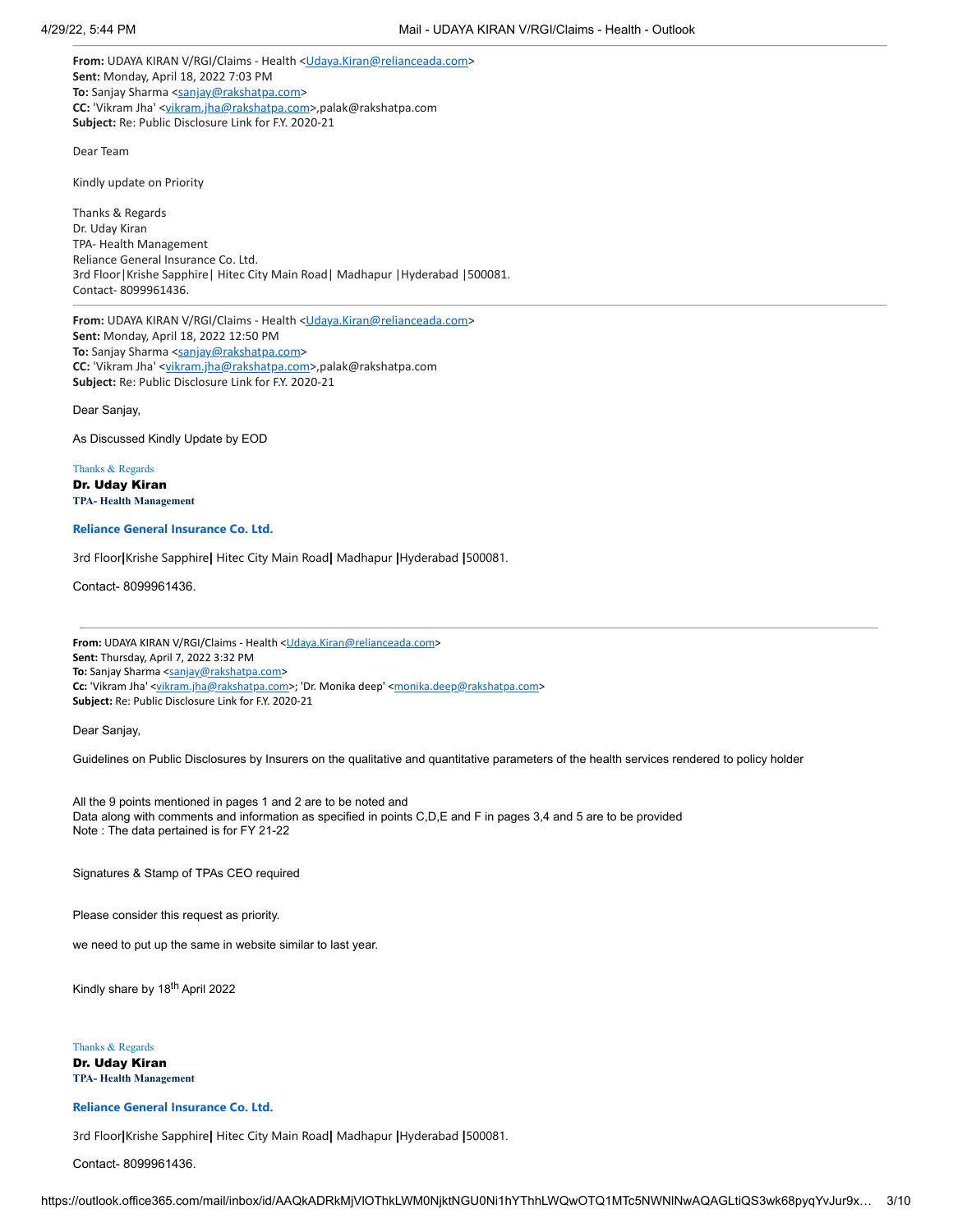From: Sanjay Sharma [<sanjay@rakshatpa.com](mailto:sanjay@rakshatpa.com)> **Sent:** Friday, November 12, 2021 6:32 PM To: UDAYA KIRAN V/RGI/Claims - Health < [Udaya.Kiran@relianceada.com](mailto:Udaya.Kiran@relianceada.com)> Cc: 'Vikram Jha' <[vikram.jha@rakshatpa.com>](mailto:vikram.jha@rakshatpa.com); 'Dr. Monika deep' [<monika.deep@rakshatpa.com](mailto:monika.deep@rakshatpa.com)> **Subject:** RE: Public Disclosure Link for F.Y. 2020-21

Dear Sir,

We regret for delay in response.

Please find attached revised PB with required details for your perusal.

Warm Regards Sanjay Sharma |Private insurer Operations| Raksha Health Insurance TPA Pvt Ltd |Corporate Office| (M) 8826671848

**From:** UDAYA KIRAN V/RGI/Claims - Health [\[mailto:Udaya.Kiran@relianceada.com\]](mailto:Udaya.Kiran@relianceada.com) **Sent:** Friday, November 12, 2021 11:46 AM **To:** Vikram Jha **Cc:** [sanjay@rakshatpa.com;](mailto:sanjay@rakshatpa.com) Dr. Monika deep **Subject:** Re: Public Disclosure Link for F.Y. 2020-21

Dear Vikram,

Kindly share the details below,

Today is last day otherwise Compliance Issue will be raising

Thanks & Regards Dr. Uday Kiran **TPA- Health Management**

# **Reliance General Insurance Co. Ltd.**

3rd Floor**|**Krishe Sapphire**|** Hitec City Main Road**|** Madhapur **|**Hyderabad **|**500081.

Contact- 8099961436.

From: UDAYA KIRAN V/RGI/Claims - Health < Udaya.Kiran@relianceada.com> **Sent:** Wednesday, November 10, 2021 1:38 PM To: Vikram Jha [<vikram.jha@rakshatpa.com](mailto:vikram.jha@rakshatpa.com)> **Cc:** [sanjay@rakshatpa.com](mailto:sanjay@rakshatpa.com) <[sanjay@rakshatpa.com>](mailto:sanjay@rakshatpa.com); Dr. Monika deep <[monika.deep@rakshatpa.com](mailto:monika.deep@rakshatpa.com)> **Subject:** Re: Public Disclosure Link for F.Y. 2020-21

Dear Vikram,

Reminder-2

Thanks & Regards Dr. Uday Kiran **TPA- Health Management**

# **Reliance General Insurance Co. Ltd.**

3rd Floor**|**Krishe Sapphire**|** Hitec City Main Road**|** Madhapur **|**Hyderabad **|**500081.

Contact- 8099961436.

From: UDAYA KIRAN V/RGI/Claims - Health < Udaya.Kiran@relianceada.com> **Sent:** Tuesday, November 9, 2021 5:15 PM To: Vikram Jha [<vikram.jha@rakshatpa.com](mailto:vikram.jha@rakshatpa.com)> Cc: [sanjay@rakshatpa.com](mailto:sanjay@rakshatpa.com) <[sanjay@rakshatpa.com>](mailto:sanjay@rakshatpa.com); Dr. Monika deep <[monika.deep@rakshatpa.com](mailto:monika.deep@rakshatpa.com)> **Subject:** Re: Public Disclosure Link for F.Y. 2020-21

Dear Vikram,

Reminder-1

Thanks & Regards Dr. Uday Kiran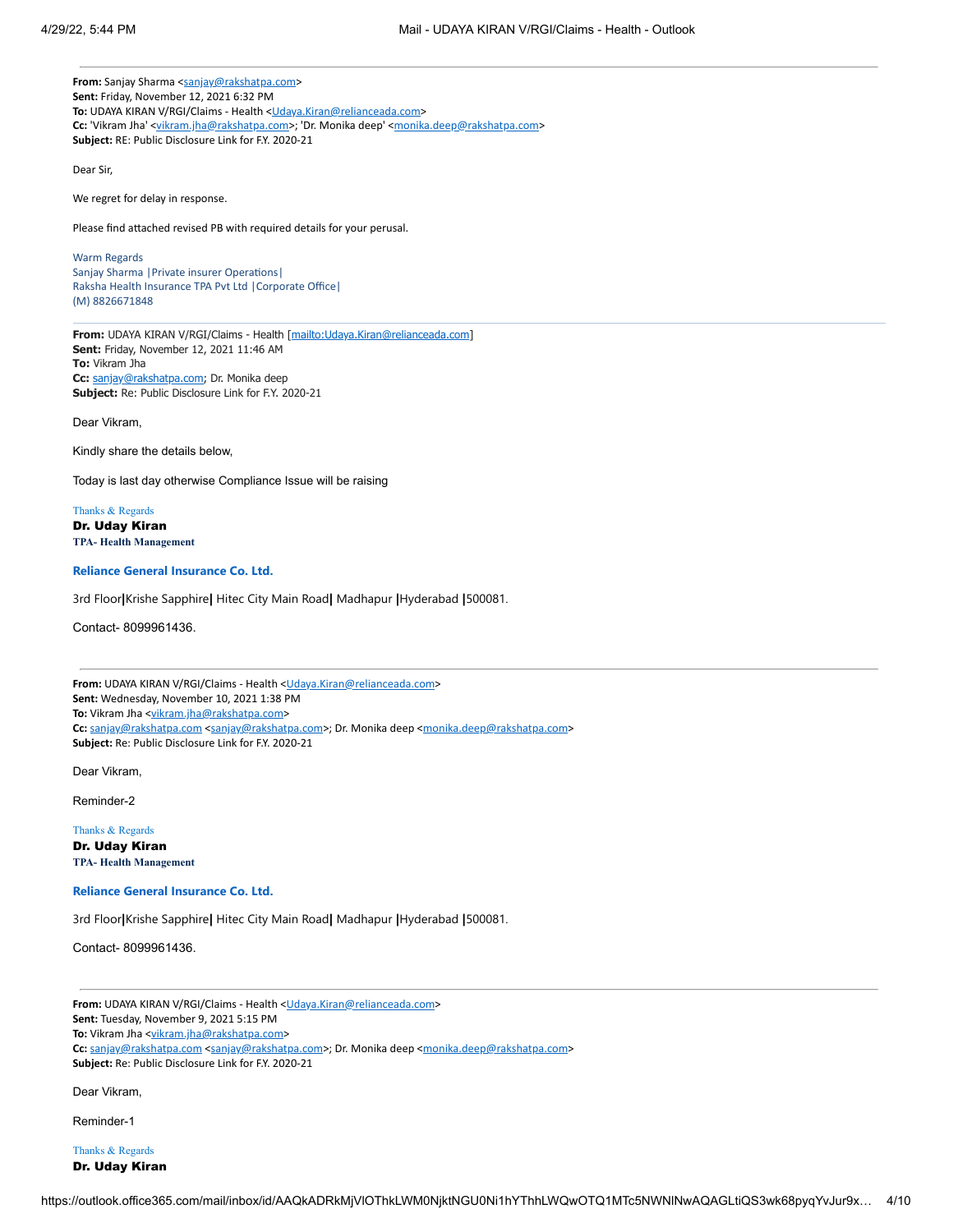**TPA- Health Management**

# **Reliance General Insurance Co. Ltd.**

3rd Floor**|**Krishe Sapphire**|** Hitec City Main Road**|** Madhapur **|**Hyderabad **|**500081.

Contact- 8099961436.

From: UDAYA KIRAN V/RGI/Claims - Health < Udaya.Kiran@relianceada.com> **Sent:** Monday, November 8, 2021 12:40 PM To: Vikram Jha [<vikram.jha@rakshatpa.com](mailto:vikram.jha@rakshatpa.com)> Cc: [sanjay@rakshatpa.com](mailto:sanjay@rakshatpa.com) <[sanjay@rakshatpa.com>](mailto:sanjay@rakshatpa.com); Dr. Monika deep <[monika.deep@rakshatpa.com](mailto:monika.deep@rakshatpa.com)> **Subject:** Re: Public Disclosure Link for F.Y. 2020-21

Dear Vikram,

Reminder

Thanks & Regards Dr. Uday Kiran **TPA- Health Management**

# **Reliance General Insurance Co. Ltd.**

3rd Floor**|**Krishe Sapphire**|** Hitec City Main Road**|** Madhapur **|**Hyderabad **|**500081.

Contact- 8099961436.

From: UDAYA KIRAN V/RGI/Claims - Health [<Udaya.Kiran@relianceada.com](mailto:Udaya.Kiran@relianceada.com)> **Sent:** Monday, November 1, 2021 2:31 PM To: Vikram Jha [<vikram.jha@rakshatpa.com](mailto:vikram.jha@rakshatpa.com)> **Cc:** [sanjay@rakshatpa.com](mailto:sanjay@rakshatpa.com) <[sanjay@rakshatpa.com>](mailto:sanjay@rakshatpa.com); Dr. Monika deep <[monika.deep@rakshatpa.com](mailto:monika.deep@rakshatpa.com)> **Subject:** Re: Public Disclosure Link for F.Y. 2020-21

Dear Vikram,

Please treat it on priority as it was already delayed.

Thanks & Regards Dr. Uday Kiran **TPA- Health Management**

**Reliance General Insurance Co. Ltd.**

3rd Floor**|**Krishe Sapphire**|** Hitec City Main Road**|** Madhapur **|**Hyderabad **|**500081.

Contact- 8099961436.

From: UDAYA KIRAN V/RGI/Claims - Health [<Udaya.Kiran@relianceada.com](mailto:Udaya.Kiran@relianceada.com)> **Sent:** Monday, October 25, 2021 10:24 AM To: Vikram Jha [<vikram.jha@rakshatpa.com](mailto:vikram.jha@rakshatpa.com)> Cc: [sanjay@rakshatpa.com](mailto:sanjay@rakshatpa.com) <[sanjay@rakshatpa.com>](mailto:sanjay@rakshatpa.com); Dr. Monika deep <[monika.deep@rakshatpa.com](mailto:monika.deep@rakshatpa.com)> **Subject:** Re: Public Disclosure Link for F.Y. 2020-21

Dear Vikram

License validity period not mentioned

Please check and confirm

Thanks & Regards Dr. Uday Kiran **TPA- Health Management**

**Reliance General Insurance Co. Ltd.**

3rd Floor**|**Krishe Sapphire**|** Hitec City Main Road**|** Madhapur **|**Hyderabad **|**500081.

Contact- 8099961436.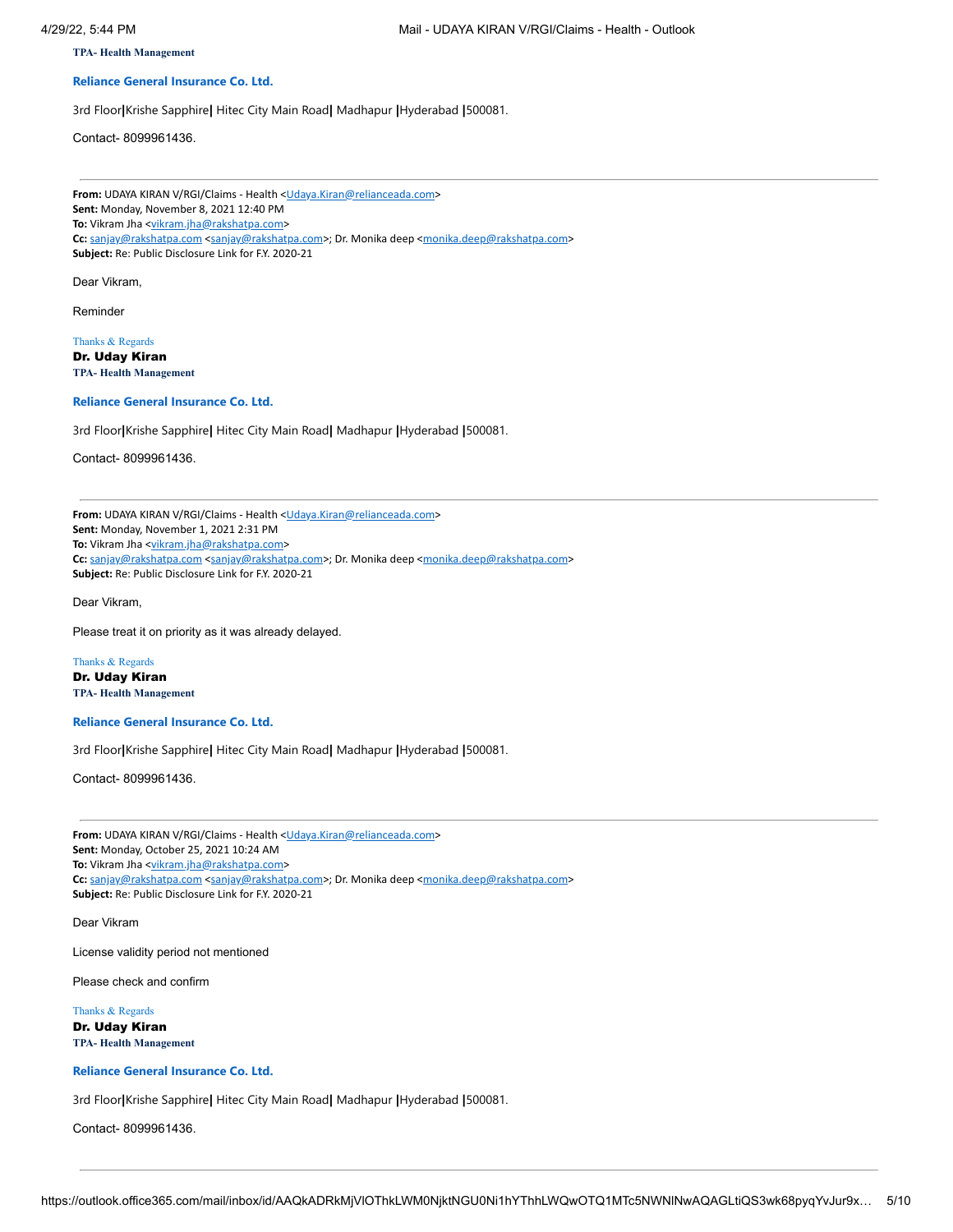From: Vikram Jha [<vikram.jha@rakshatpa.com>](mailto:vikram.jha@rakshatpa.com) **Sent:** Friday, October 22, 2021 6:53 PM To: UDAYA KIRAN V/RGI/Claims - Health <[Udaya.Kiran@relianceada.com](mailto:Udaya.Kiran@relianceada.com)> **Cc:** [sanjay@rakshatpa.com](mailto:sanjay@rakshatpa.com) <[sanjay@rakshatpa.com>](mailto:sanjay@rakshatpa.com); Dr. Monika deep <[monika.deep@rakshatpa.com](mailto:monika.deep@rakshatpa.com)> **Subject:** RE: Public Disclosure Link for F.Y. 2020-21

#### Dear Sir,

# Please find the attached documents as desired by you.

Thanks & Regards, Vikram Jha Raksha Health Insurance TPA Pvt Ltd |Corporate Office| (M) +91 7838148995

**From:** UDAYA KIRAN V/RGI/Claims - Health [\[mailto:Udaya.Kiran@relianceada.com\]](mailto:Udaya.Kiran@relianceada.com) **Sent:** Friday, October 22, 2021 5:42 PM **To:** Vikram Jha **Cc:** [sanjay@rakshatpa.com](mailto:sanjay@rakshatpa.com) **Subject:** Re: Public Disclosure Link for F.Y. 2020-21

Dear Vikram,

PFA- Part-1

As Discussed sharing in 2 Parts

Thanks & Regards

Dr. Uday Kiran **TPA- Health Management**

### **Reliance General Insurance Co. Ltd.**

3rd Floor**|**Krishe Sapphire**|** Hitec City Main Road**|** Madhapur **|**Hyderabad **|**500081.

Contact- 8099961436.

From: UDAYA KIRAN V/RGI/Claims - Health [<Udaya.Kiran@relianceada.com](mailto:Udaya.Kiran@relianceada.com)> **Sent:** Friday, October 22, 2021 5:29 PM To: Vikram Jha [<vikram.jha@rakshatpa.com](mailto:vikram.jha@rakshatpa.com)> **Cc:** [sanjay@rakshatpa.com](mailto:sanjay@rakshatpa.com) <[sanjay@rakshatpa.com>](mailto:sanjay@rakshatpa.com) **Subject:** Re: Public Disclosure Link for F.Y. 2020-21

Dear Vikram,

PFA

Thanks & Regards Dr. Uday Kiran **TPA- Health Management**

### **Reliance General Insurance Co. Ltd.**

3rd Floor**|**Krishe Sapphire**|** Hitec City Main Road**|** Madhapur **|**Hyderabad **|**500081.

Contact- 8099961436.

From: Vikram Jha [<vikram.jha@rakshatpa.com>](mailto:vikram.jha@rakshatpa.com) **Sent:** Friday, October 22, 2021 5:20 PM To: UDAYA KIRAN V/RGI/Claims - Health <[Udaya.Kiran@relianceada.com](mailto:Udaya.Kiran@relianceada.com)> **Cc:** [sanjay@rakshatpa.com](mailto:sanjay@rakshatpa.com) <[sanjay@rakshatpa.com>](mailto:sanjay@rakshatpa.com) **Subject:** RE: Public Disclosure Link for F.Y. 2020-21

# Dear Sir,

As discussed on call, please find the attached PDF format for your reference.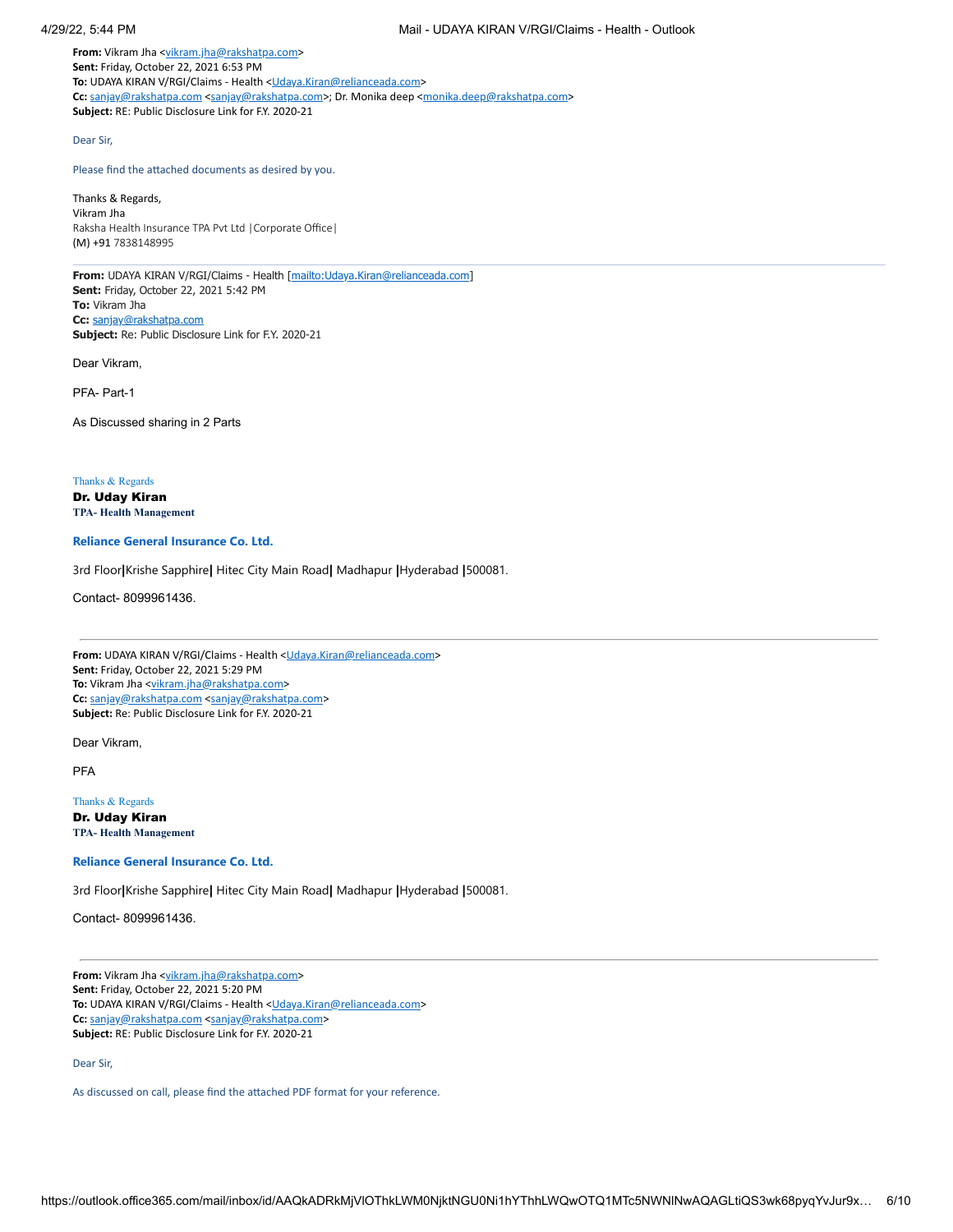Thanks & Regards, Vikram Jha Raksha Health Insurance TPA Pvt Ltd |Corporate Office| (M) +91 7838148995

**From:** UDAYA KIRAN V/RGI/Claims - Health [\[mailto:Udaya.Kiran@relianceada.com\]](mailto:Udaya.Kiran@relianceada.com) **Sent:** Friday, October 22, 2021 4:26 PM **To:** Vikram Jha **Subject:** Re: Public Disclosure Link for F.Y. 2020-21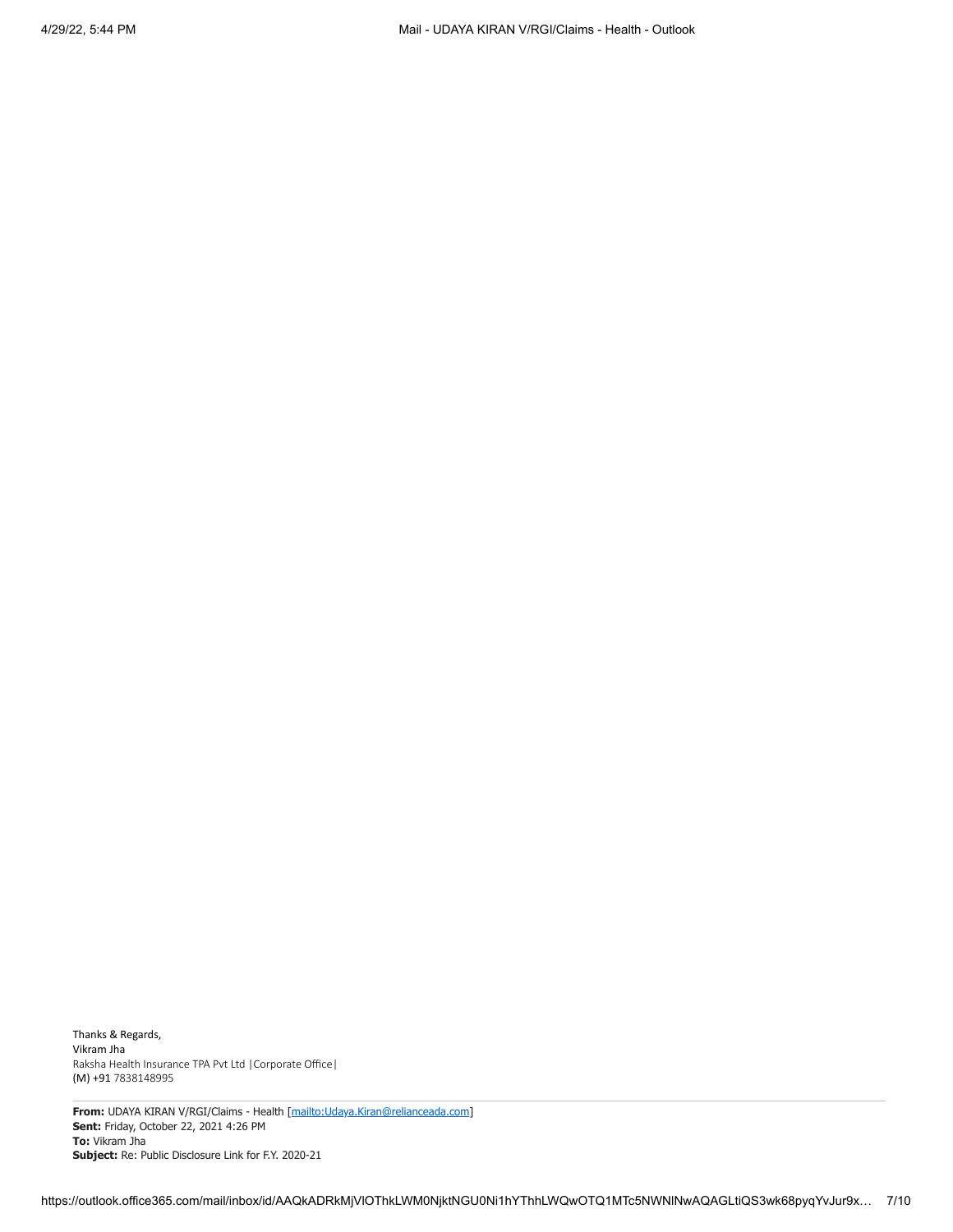Dear Vikram,

Awaiting for Update

Kindly Expedite

Thanks & Regards

Dr. Uday Kiran **TPA- Health Management**

# **Reliance General Insurance Co. Ltd.**

3rd Floor**|**Krishe Sapphire**|** Hitec City Main Road**|** Madhapur **|**Hyderabad **|**500081.

Contact- 8099961436.

From: UDAYA KIRAN V/RGI/Claims - Health [<Udaya.Kiran@relianceada.com](mailto:Udaya.Kiran@relianceada.com)> **Sent:** Friday, October 22, 2021 3:12 PM To: Vikram Jha [<vikram.jha@rakshatpa.com](mailto:vikram.jha@rakshatpa.com)> **Subject:** Re: Public Disclosure Link for F.Y. 2020-21

PFA

# Thanks & Regards

Dr. Uday Kiran **TPA- Health Management**

**Reliance General Insurance Co. Ltd.**

3rd Floor**|**Krishe Sapphire**|** Hitec City Main Road**|** Madhapur **|**Hyderabad **|**500081.

Contact- 8099961436.

From: UDAYA KIRAN V/RGI/Claims - Health [<Udaya.Kiran@relianceada.com](mailto:Udaya.Kiran@relianceada.com)> **Sent:** Friday, October 22, 2021 2:25 PM **To:** Vikram Jha [<vikram.jha@rakshatpa.com](mailto:vikram.jha@rakshatpa.com)> Cc: 'Dr. Monika deep' <[monika.deep@rakshatpa.com](mailto:monika.deep@rakshatpa.com)>; [sanjay@rakshatpa.com](mailto:sanjay@rakshatpa.com) [<sanjay@rakshatpa.com](mailto:sanjay@rakshatpa.com)> **Subject:** Re: Public Disclosure Link for F.Y. 2020-21

Dear Vikram,

Kindly Update Clear Copy We Need to take CEO signature today EOD by 4PM

So Help to provide on Priority

Thanks & Regards Dr. Uday Kiran **TPA- Health Management**

**Reliance General Insurance Co. Ltd.**

3rd Floor**|**Krishe Sapphire**|** Hitec City Main Road**|** Madhapur **|**Hyderabad **|**500081.

Contact- 8099961436.

**From:** UDAYA KIRAN V/RGI/Claims - Health <Udaya.Kiran@relianceada.com> **Sent:** Friday, October 22, 2021 12:00 PM **To:** Vikram Jha <vikram.jha@rakshatpa.com> **Cc:** 'Dr. Monika deep' <monika.deep@rakshatpa.com>; sanjay@rakshatpa.com <sanjay@rakshatpa.com> **Subject:** Re: Public Disclosure Link for F.Y. 2020-21

Dear Vikram,

Enclosed documents is not Clear Visible-Kindly provide Clear Word Format

The Enclosed PDF is not editable to get Authentication from our CEO, If Word Format available Kindly share the Same

Thanks & Regards Dr. Uday Kiran **TPA- Health Management**

**Reliance General Insurance Co. Ltd.**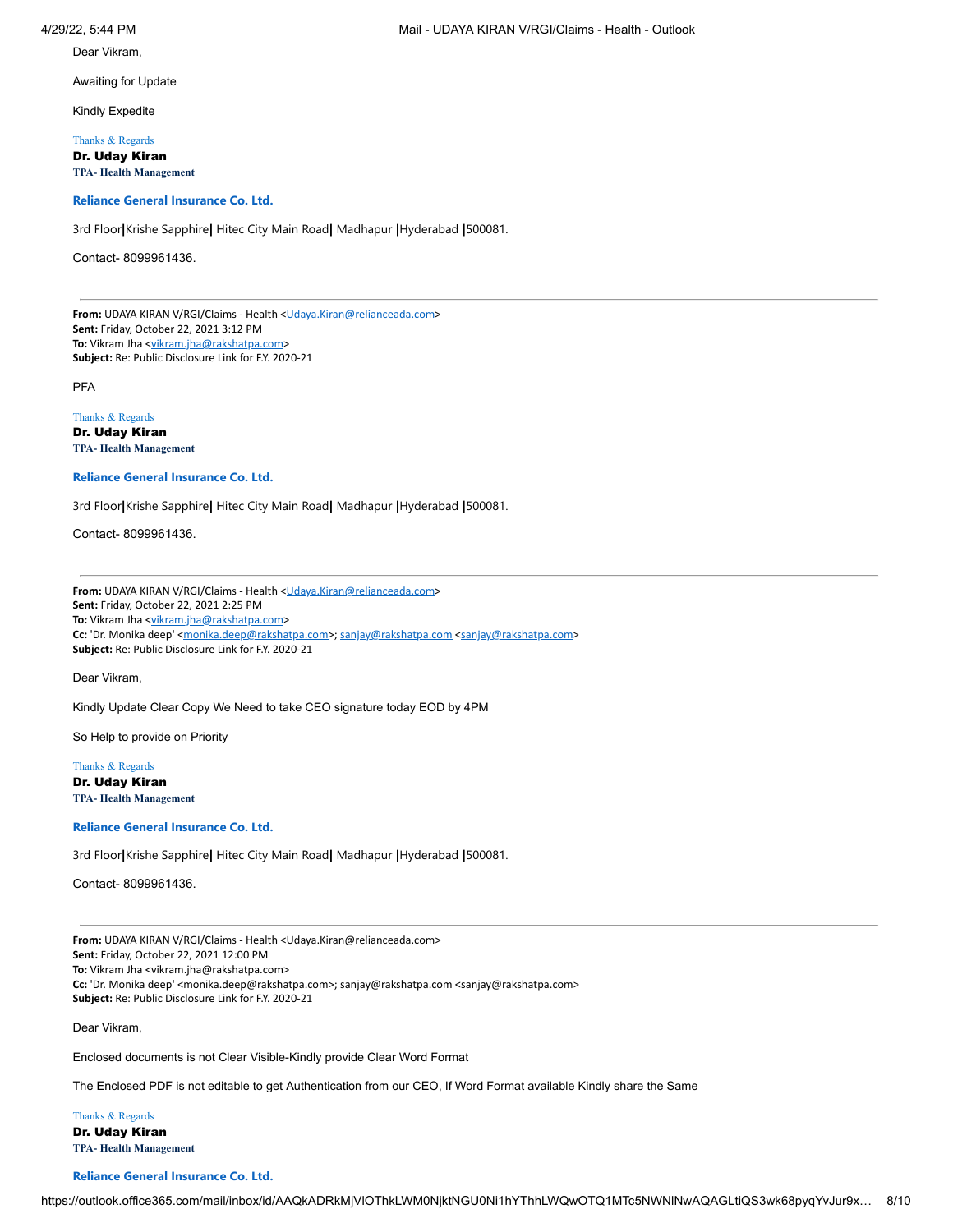3rd Floor**|**Krishe Sapphire**|** Hitec City Main Road**|** Madhapur **|**Hyderabad **|**500081.

Contact- 8099961436.

**From:** Vikram Jha <vikram.jha@rakshatpa.com> **Sent:** Thursday, October 21, 2021 5:54 PM **To:** UDAYA KIRAN V/RGI/Claims - Health <Udaya.Kiran@relianceada.com> **Cc:** 'Dr. Monika deep' <monika.deep@rakshatpa.com>; sanjay@rakshatpa.com <sanjay@rakshatpa.com> **Subject:** RE: Public Disclosure Link for F.Y. 2020-21

### Dear Sir/Madam,

Please find the attached details as desired by you.

Thanks & Regards, Vikram Jha Raksha Health Insurance TPA Pvt Ltd |Corporate Office| (M) +91 7838148995

**From:** UDAYA KIRAN V/RGI/Claims - Health <Udaya.Kiran@relianceada.com> **Sent:** 21 October 2021 17:21 **To:** Dr. Monika deep <monika.deep@rakshatpa.com> **Subject:** Re: Public Disclosure Link for F.Y. 2020-21

Dear Dr.Monika

Greetings from Reliance General!

The Enclosed PDF is not editable to get Authentication from our CEO, If Word Format available Kindly share the Same

Thanks & Regards Dr. Uday Kiran **TPA- Health Management**

# **Reliance General Insurance Co. Ltd.**

3rd Floor**|**Krishe Sapphire**|** Hitec City Main Road**|** Madhapur **|**Hyderabad **|**500081.

Contact- 8099961436.

From: UDAYA KIRAN V/RGI/Claims - Health < Udaya.Kiran@relianceada.com> **Sent:** Thursday, October 21, 2021 5:12 PM To: Dr. Monika deep <[monika.deep@rakshatpa.com>](mailto:monika.deep@rakshatpa.com) **Subject:** Re: Public Disclosure Link for F.Y. 2020-21

Dear Dr.Monika

Greetings from Reliance General!

The Enclosed PDF is not editable to get Authentication from our CEO, If Excel Format available Kindly share the Same

Thanks & Regards Dr. Uday Kiran **TPA- Health Management**

#### **Reliance General Insurance Co. Ltd.**

3rd Floor**|**Krishe Sapphire**|** Hitec City Main Road**|** Madhapur **|**Hyderabad **|**500081.

Contact- 8099961436.

From: Dr. Monika deep <[monika.deep@rakshatpa.com>](mailto:monika.deep@rakshatpa.com) **Sent:** Tuesday, August 10, 2021 12:30 PM To: UDAYA KIRAN V/RGI/Claims - Health < [Udaya.Kiran@relianceada.com](mailto:Udaya.Kiran@relianceada.com)> **Subject:** RE: Public Disclosure Link for F.Y. 2020-21

Dear Dr. Udaya,

PFA, as required.

Warm Regards Dr. Monika Deep